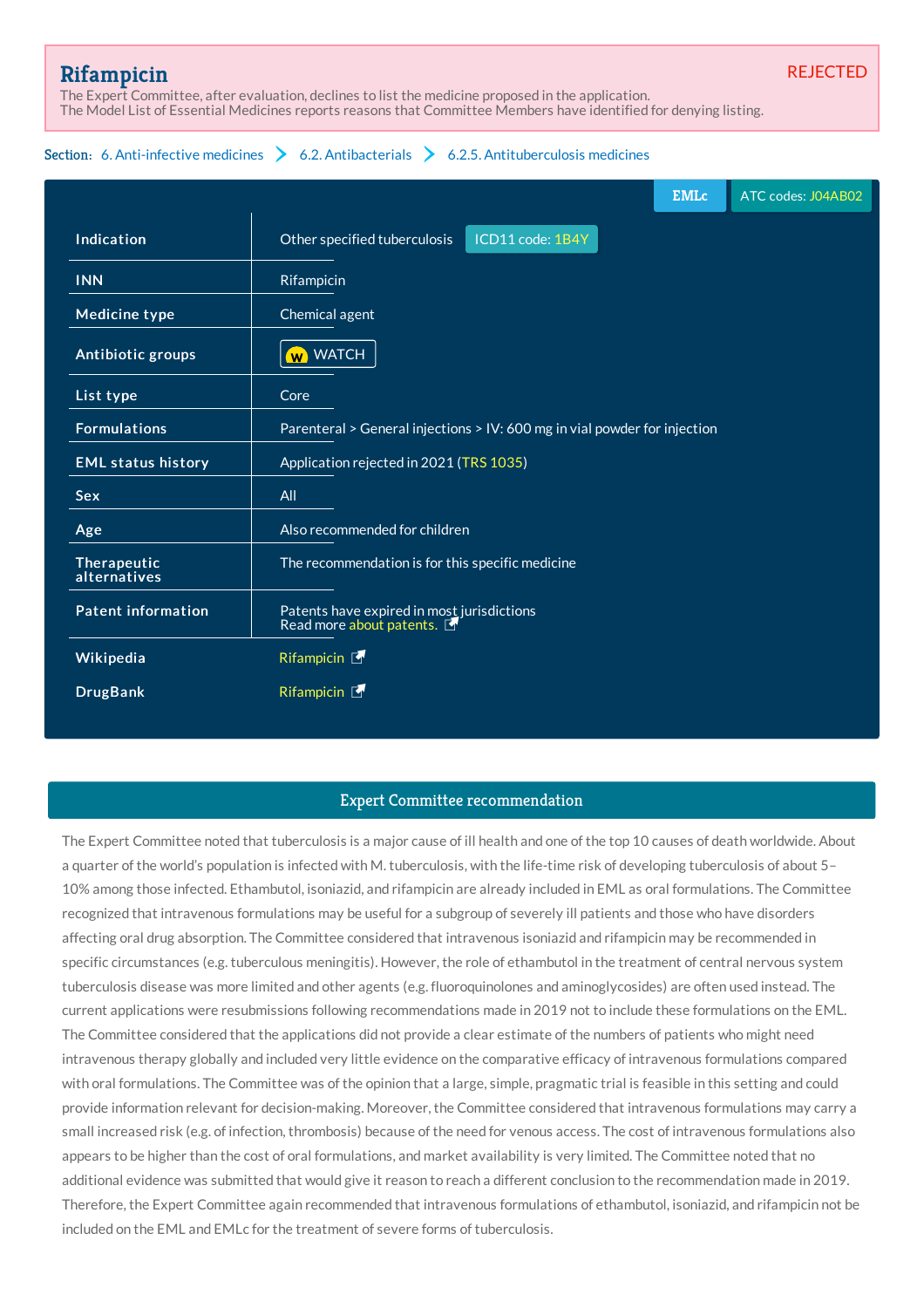#### Background

Three separate applications proposed inclusion of intravenous formulations of ethambutol, isoniazid and rifampicin to the EML and EMLc for the treatment of tuberculosis in patients with severe forms of the disease associated with poor outcomes, patients with acute or chronic gastrointestinal disease or malabsorption disorders, patients with severe comorbidities, and patients unable or unwilling to take oral dosage forms. The current applications are resubmissions of applications submitted for consideration by the Expert Committee in 2019. In 2019, inclusion of the proposed formulations was not supported by the WHO Global Tuberculosis Programme, who in response to the applications emphasized: • WHO recommends oral treatment regimens, ideally administered in fixed-dose combinations (where such formulations exist) for the treatment of drug-sensitive tuberculosis. • WHO's updated treatment guidelines for multidrug-resistant and rifampicin-resistant tuberculosis, recommend that injectable agents no longer be included among the priority medicines when designing longer regimens for multidrug-resistant tuberculosis. • In view of these WHO policy recommendations, in most tuberculosis patients, intravenous administration for first- or second-line medicines is not indicated. • For most indications listed in the applications for intravenous formulations, patients can be treated with oral formulations, if necessary using alternative forms of oral administration. • For adult patients with drug-sensitive tuberculosis, a four-drug regimen is recommended; therefore with only three of the four medicines available as intravenous formulations, patients would still be required to take pyrazinamide orally. The 2019 Expert Committee did not recommend their inclusion on the Model Lists. The Committee noted that WHO guidelines recommend use of oral, preferably fixed-dose combination therapy for tuberculosis, but acknowledged that parenteral administration of tuberculosis medicines may be useful in a small number of critically unwell patients unable to tolerate oral therapy, or patients with tuberculous meningitis. The Committee considered that the inclusion of parenteral formulations of these medicines could result in inappropriate use of parenteral therapy in patients otherwise able to take oral therapy. The Committee also noted that the global market availability of these products was limited, and the comparative cost was unknown (1).

## Public health relevance

The public health relevance of medicines for the treatment of tuberculosis is well established. Globally in 2019, an estimated 10 million people fell ill with tuberculosis, and there were 1.2 million deaths among HIV-negative people and 208 000 deaths among HIV-positive people (2). The applications identified the severe forms of tuberculosis for which intravenous therapy would be indicated as miliary tuberculosis, caseous pneumonia, tuberculous meningitis, tuberculosis sepsis and tuberculosis pericarditis. In addition, it was proposed that intravenous treatment would also be suitable for patients with gastrointestinal malabsorption conditions, patients with severe comorbidities (HIV, diabetes) and patients unable or unwilling to take oral therapy. However, no information was provided on the burden of disease of these cases as a proportion of the total tuberculosis cases that would be eligible for intravenous treatment. Extrapulmonary tuberculosis is reported to account for about 14% of tuberculosis cases worldwide, and particularly affects children and people living with HIV (3). Tuberculous meningitis, in particular, has been reported to account for about 1% of all tuberculosis cases worldwide and its incidence is directly related to the prevalence of pulmonary tuberculosis (4).

#### **Benefits**

The clinical benefits and place in tuberculosis treatment of ethambutol, isoniazid and rifampicin are well established and have been evaluated previously by the Expert Committee. Compared with the 2019 applications, the current applications did not include any comparative clinical evidence for the benefits of the intravenous formulations of ethambutol, isoniazid and rifampicin versus oral formulations in treating severe forms of tuberculosis or in the other population groups for which listing was proposed. As in 2019, the applications presented few pharmacokinetic data describing higher achievable peak plasma concentrations with intravenous administration compared with oral administration.

## **Harms**

The safety profiles of ethambutol, isoniazid and rifampicin are well established and have been evaluated previously by the Expert Committee. The applications described common adverse events associated with ethambutol, isoniazid and rifampicin. Any differences in adverse events with oral versus intravenous administration were not specified.